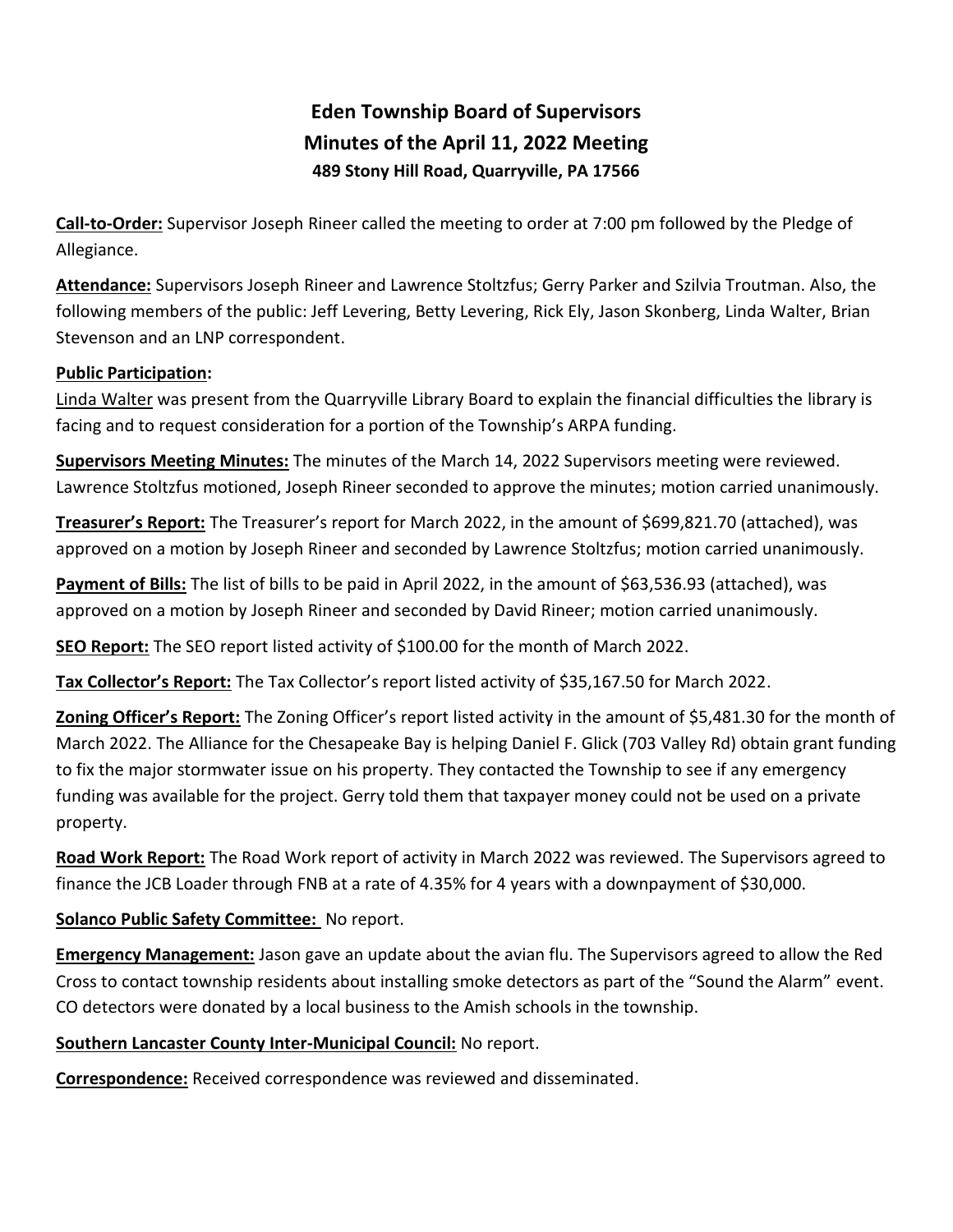#### **Old Business:**

Zoning Ordinance Review: It was decided that event barns and event venues would not be included in the Zoning Ordinance.

Omar F. Esh (353 Camargo Rd): The outside storage has been mostly cleaned up, but no updates have been received about the fire suppression system. Gerry will send Mr. Esh a letter and give him 30 days to get the system installed and fully inspected.

#### **New Business:**

Sealed Bids: On individual motions by Joseph Rineer and seconded by Lawrence Stoltzfus, the bids were awarded as follows:

The sealcoat bid was awarded to Martin Paving at \$1.78/sq yard.

The asphalt bid was awarded to Allan Myers LP under the Costars contract. Current pricing (based on 657 index with 10% protection) is as follows:

| 9.5 mm Superpave | \$63.03/ton  | (all quoted FOB plant) |
|------------------|--------------|------------------------|
| 19 mm Superpave  | \$56.25/ton  |                        |
| 25 mm Superpave  | \$53.68/ton. |                        |

The RC250 bid was awarded to Martin Paving at \$6.25/gallon.

The stone bid was awarded to Compass Quarries at the rates below:

| State 2A Stone | \$13.30/ton  | (all quoted as delivered to job site) |
|----------------|--------------|---------------------------------------|
| #57            | \$20.30/ton  |                                       |
| #67            | \$20.30/ton. |                                       |

Motions carried unanimously.

LCCD Memorandum of Understanding: On a motion by Joseph Rineer and seconded by Lawrence Stoltzfus, the Supervisors approved signing the MOU. Motion passed unanimously.

Approval of A. Dale Herr DEP Sewage Module (180 Fairview Rd): On a motion by Joseph Rineer and seconded by Lawrence Stoltzfus, the Supervisors approved signing the Sewage Module. Motion passed unanimously.

Update Federal Surplus Program Representative List: On a motion by Joseph Rineer and seconded by Lawrence Stoltzfus, the Supervisors approved updating the list to remove Mark Rudy and add JD Shaubach and Rick Ely. Motion carried unanimously.

Sale of Zero Turn Mower: The sale will be discussed at the next meeting.

**Public Participation:** None.